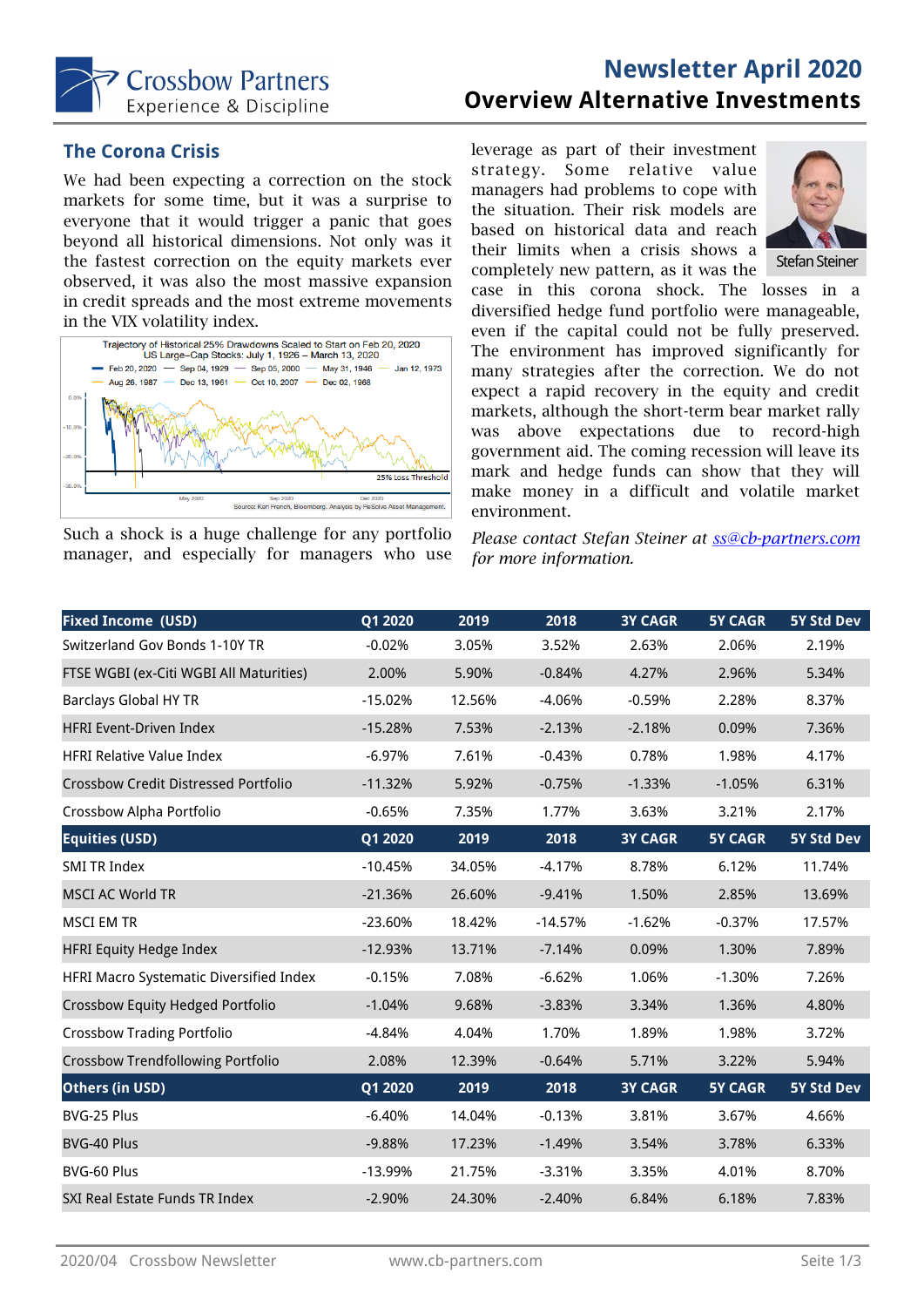



## **Credit Opportunities**

The low interest rate environment and investors' hunt for yield had resulted in historically tight credit spreads and Crossbow had been of the opinion that investors do not get adequately compensated for the



risks they take. In March 2020 the COVID-19 crisis led to massive liquidations across the whole credit spectrum which resulted in a liquidity crisis and the fastest credit spread widening ever.



Central bank interventions and government stimulus programs have averted the worst and investment grade credits have recovered more than half of the losses. However, spreads of US Senior Loans which were +461 bps in December and widened to +974 bps in March are currently still at +806 bps, similar to US HY Bonds which moved from  $+414$  bps to  $+793$  bps. Structured credit like ABS, MBS and CLO have fared even worse. Some specialized funds investing in such instruments have reported large losses and announced that they are restricting redemptions in order to avoid a fire-sale at unfavorable prices.

Although it is highly likely that default rates will increase in the coming 12-18 months, investing in liquid or semi-liquid credit has become attractive at current levels. As the panic and forced selling phase of the market subsides, we are focused on finding and taking advantage of opportunities with dislocated valuations and asymmetric risk reward. At this stage, we favor trading-oriented fundamental credit pickers with a long-bias. In the next 6-12 months, allocations to distressed managers and structured credit funds could become attractive for investors with less stringent liquidity needs.

*Please contact Ivo Felder [if@cb-partners.com](mailto:if@cb-partners.com?subject=Newsletter%20April%202020) for more information.*

#### **Merger Arb Opportunities**

March was a historical month in financial markets. The dislocations were far reaching and have not spared the merger arbitrage space Ivo Felder Mohere deal spreads widened across Davor Cvijetic the board to unprecedented levels (average spreads were higher than in 2008).



The panic selling in March caused setbacks in merger arbitrage portfolios as their holdings sold off irrespective of fundamentals. As a result many platforms and quant funds have reduced or completely exited the space which is positively contributing to the opportunity set as less capital chases the same opportunities.



Markets have calmed a bit in April but deal spreads continue to trade at very wide levels. In the past weeks a few large deals have been announced, which shows that corporate boards are more optimistic than the market and are taking advantage of the reduced prices. While the path of economic recovery remains unclear, the volatility of spreads will likely persist allowing experienced merger arbitrage funds to take advantage of the opportunity set. In the current uncertain time, merger arb funds have shifted their exposure towards "safer" deals such as shorter duration deals involving a strategic buyer with a longer term view. The opportunity set has also increased on the short side where deals with stressed buyers in troubled industries have a higher risk of deal failures.

Merger arbitrage funds with a differentiated approach and in-depth fundamental analysis of the complex issues and risks involving mergers will be able to capitalize on the increased spreads. The advantage of such strategies is that they do not rely on the equity markets going up or down.

*Please contact Davor Cvijetic [dc@cb-partners.com](mailto:dc@cb-partners.com?subject=Newsletter%20April%202020) for more information.*